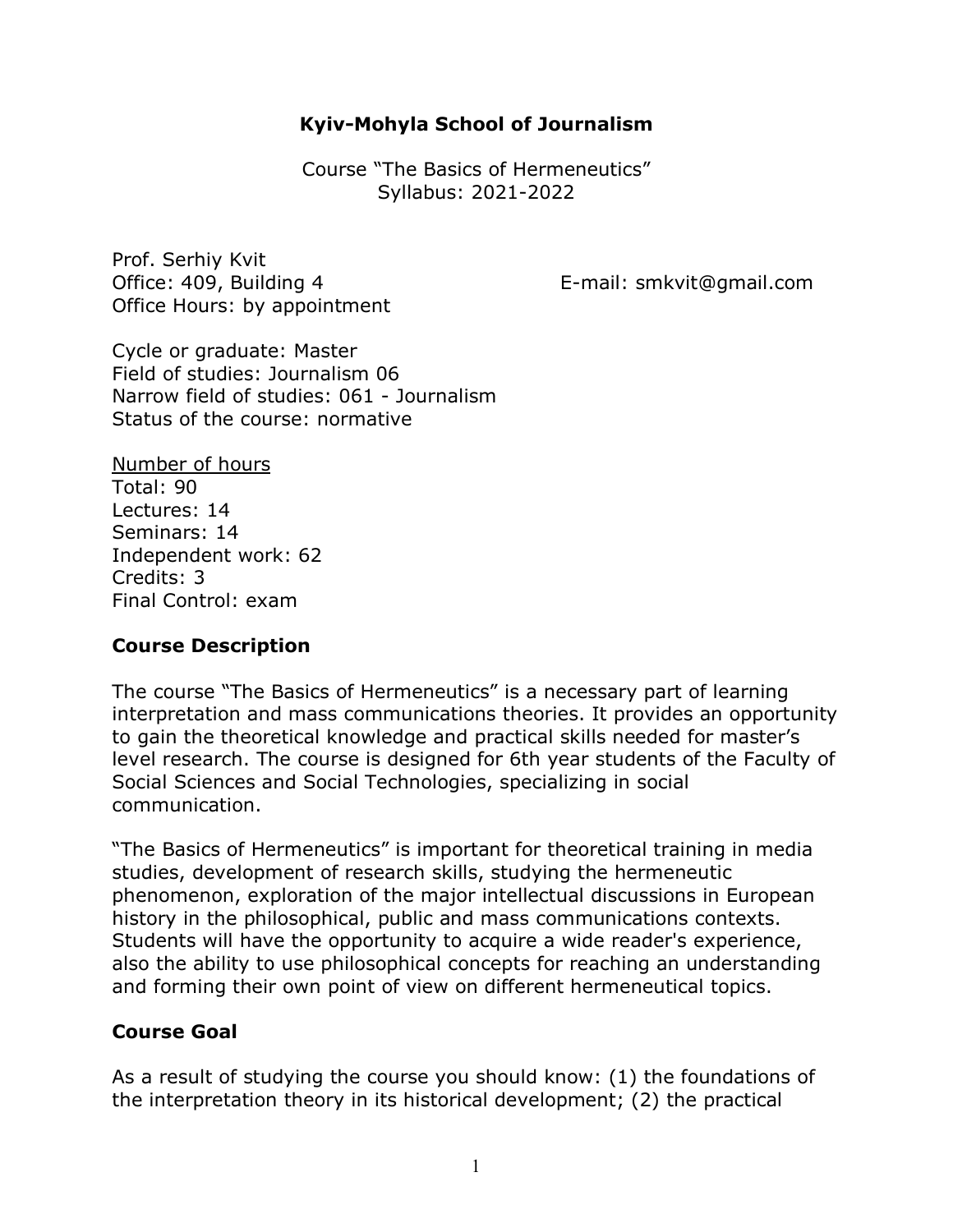possibilities of philosophical hermeneutics; (3) the fundamentals of communicative philosophy. Therefore, by the end of the course you should be able to do the following:

- use philosophical concepts in a polemical context;
- build and defend your own point of view;
- think critically by evaluating any sources and messages;
- find understanding, self-understanding, and mutual understanding.

It also will help you to write well-constructed and appropriately formatted graduate-level papers.

# **Course Texts**

Readings will be available in digital files and on-line:

- 1. Serhiy Kvit's blog: http://kvit.ukma.edu.ua/category/hermeneutics/
- 2. The Hermeneutics of Slyle (2011): http://kvit.ukma.edu.ua/wpcontent/uploads/2011/12/33-100-2-PB.pdf
- 3. Герменевтика стилю (2011): http://ekmair.ukma.edu.ua/bitstream/handle/123456789/1086/Kvit\_H ermeneutics%20of%20Style.pdf?sequence=1
- 4. Saint Augustine's Hermeneutical Universalism (2010): http://kvit.ukma.edu.ua/wp-content/uploads/2011/04/Saint-Augustines-Hermeneutical-Universalism\_2010.pdf
- 5. Truth: Philosophy in Transit (2013): http://kvit.ukma.edu.ua/wpcontent/uploads/2014/08/Truth-Philosophy-in-Transit.pdf
- 6. A Hermeneutical Perspective on "Fake News" (2019): https://cutt.ly/Ahbeklx
- 7. The Battle for History and Building of Identity: Fake News confronts Professional News (2021): https://bit.ly/3cTgwxH
- 8. Хто пише історію? Національна пам'ять в контексті мережних революцій і соціальних мереж (2021): https://bit.ly/3lduyif
- 9. Філософська герменевтика і соціальні науки з погляду однієї дискусії (2007):https://goo.gl/wzUvVk
- 10. Stanford Encyclopedia of Philosophy: https://plato.stanford.edu/
- 11. Videos about Hermeneutics: http://kvit.ukma.edu.ua/2018/08/video-abouthermeneutics/

# **Main Topics**

- 1. What is hermeneutics and the hermeneutical phenomenon?
- 2. The consistencies of aesthetic fashions changes.
- 3. The first systems of interpretation.
- 4. Greek heritage.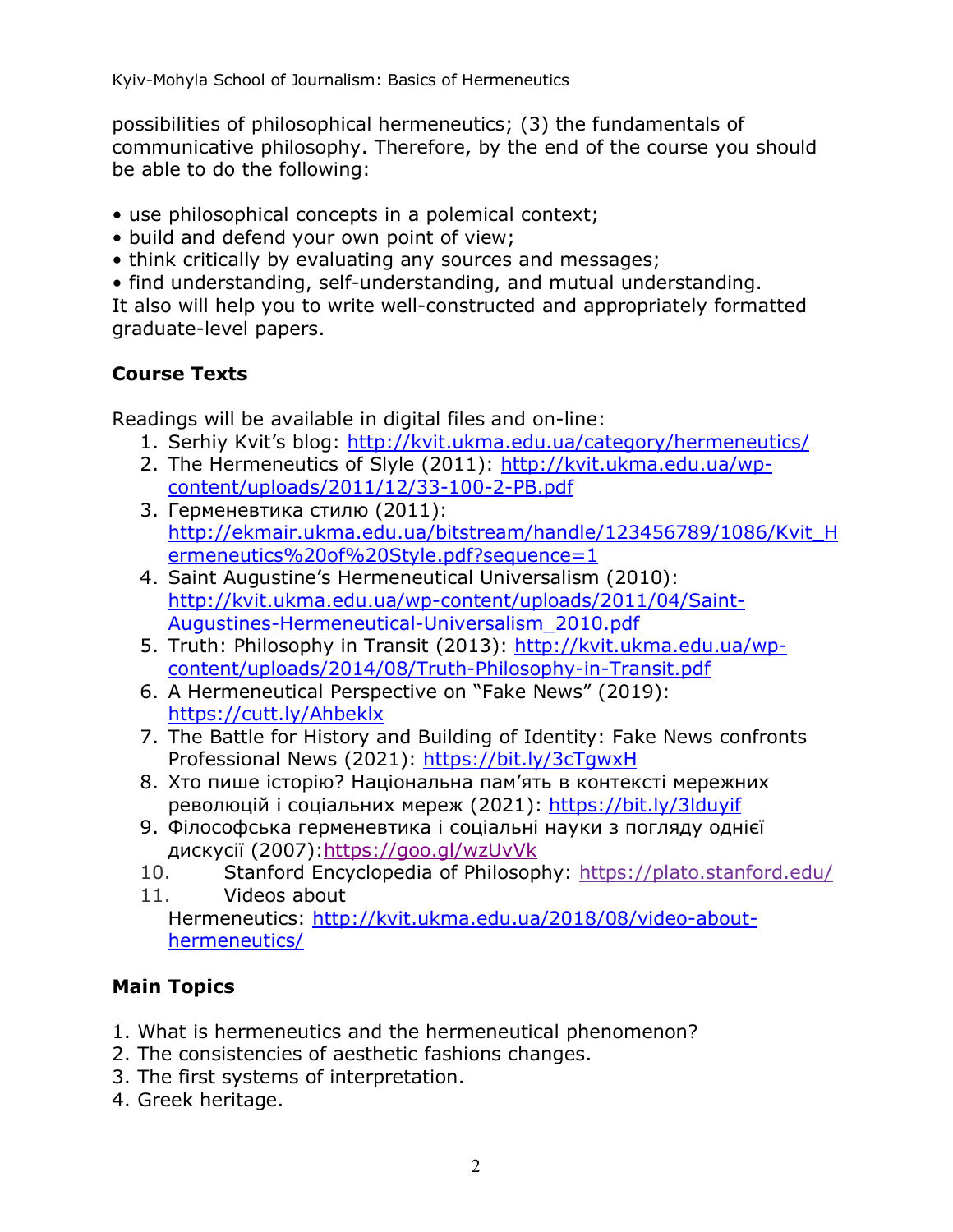- 5. The inner word: St. Augustine.
- 6. The power of imagination: Ignatius Loyola.
- 7. Essayistic breakthrough: Montaigne and Pascal.

8. Hermeneutical strategies in the Ukrainian context: Skovoroda and Chyzhevskyi

- 9. Romantic hermeneutics: Schleiermacher and Dilthey.
- 10. Husserl's Phenomenology.
- 11. Philosophical hermeneutics: Heidegger and Gadamer.
- 12. Postmodernism: Foucault and Derrida.
- 13. Philosophical hermeneutics and critical theory.
- 14. Hermeneutic practice.

#### **Evaluation**

Quality control during the trimester is in the forms of oral and written interrogations, collective discussions and individual presentations.

If necessary, distant work can be organized using Zoom, Skype, Telegram, WhatsApp and other means of communication.

All writings must be performed on your own. Works that are similar to each other will be rejected.

Final control is carried out by the end of trimester in the form of a written exam or paper.

Conditions for the determination of student academic rankings (the second approach is exceptional):

Trimester work (participation in lectures and seminars) - 40 points; Presentation within the course - 20 points; Exam: 40 points; Total: 100

Trimester work (distantly, for special situations) - 40 points; Paper: 60 points; Total: 100

# **Assignments**

Topics for Presentations:

- 1. St. Augustine
- 2. Montaigne
- 3. Pascal
- 4. Kierkegaard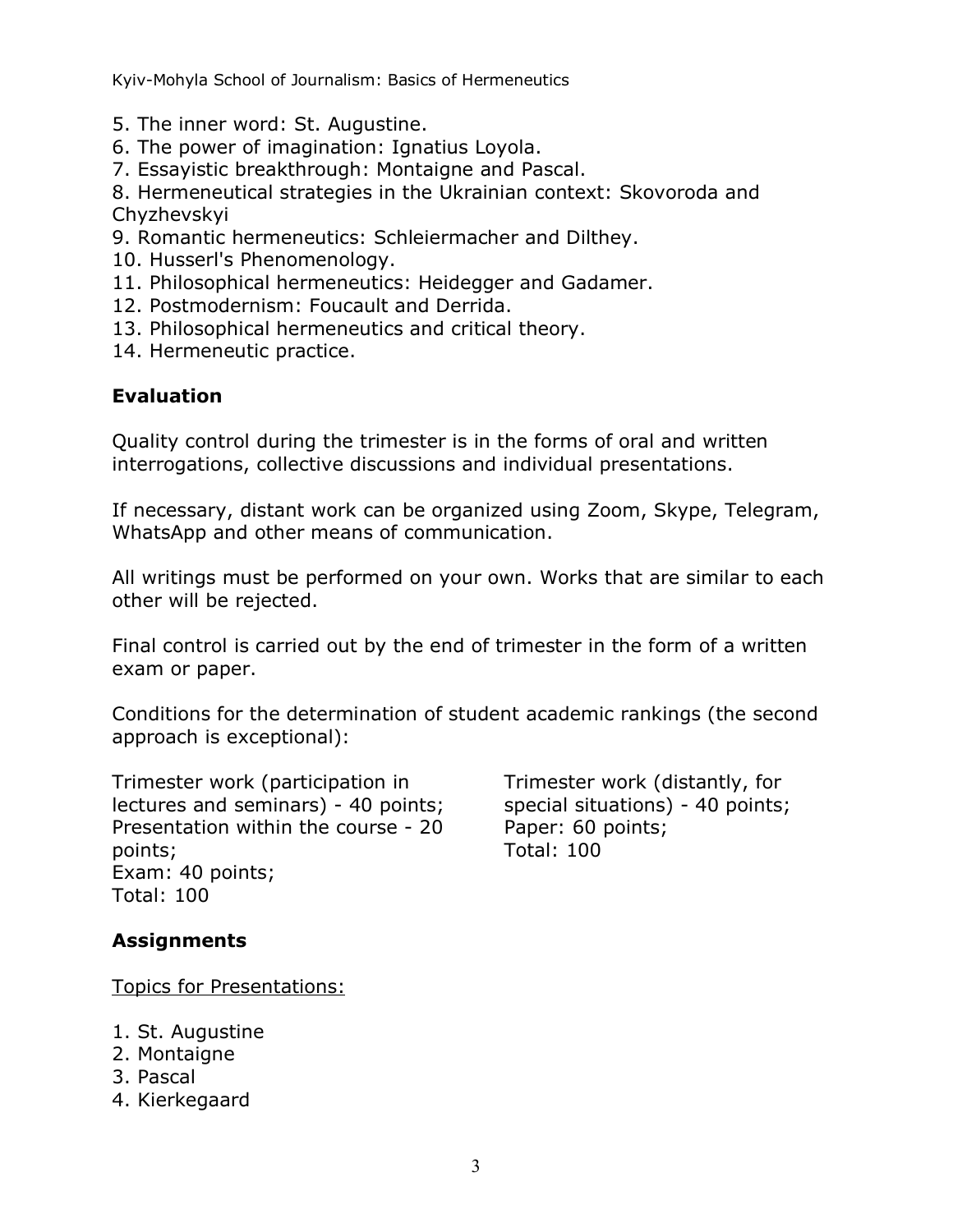- 5. Dontsov
- 6. Malaniuk
- 7. Marseille
- 8. Bachelard
- 9. Frankl
- 10. Heidegger
- 11. Gadamer
- 12. Ricoeur
- 13. Borges
- 14. Derrida
- 15. Foucault
- 16. The Phenomenon of Europe
- 17. Psychoanalysis
- 18. Feminism
- 19. Existentialism
- 20. Structuralism
- 21. Postmodernism
- 22. Phenomenology
- 23. Muslim intellectualism
- 24. Literature as hermeneutics
- 25. Contemporary Ukrainian intellectualism: aesthetic and Mass communications aspects

There are three writing genres for homework: paper, review, and synopsys:

1. Paper is the biggest (up to 12 pages) and the most creative task. The topic for such writing is wide. You have to show not only how you aware of the learned material, but express your own point of view, find the argumentation, using the gained knowledge to prove it. Keep in mind; I will not evaluate just the correct or incorrect answers. Your judgments could be absolutely non-standard or subjective in some points but they belong to you. The most important is your ability to exhaustively and convincingly explain the chosen position or to describe a phenomenon with the help of a particular theory / theories. It is also important for the paper genre your ability to focus on a given topic and show deep understanding of the area. Particular attention will be paid to the competent and structured performance. That means not only the essence but also the form is important, because it shows the culture of your thinking. It should become really the beginning of your research work. One paper has to be prepared for the whole course. In fact, it will be the final work (final exam) at the end of the course.

2. Book (article, video) review: 3 pages. All requirements are similar like for a standard review. It is necessary to deeply consider the contents of the